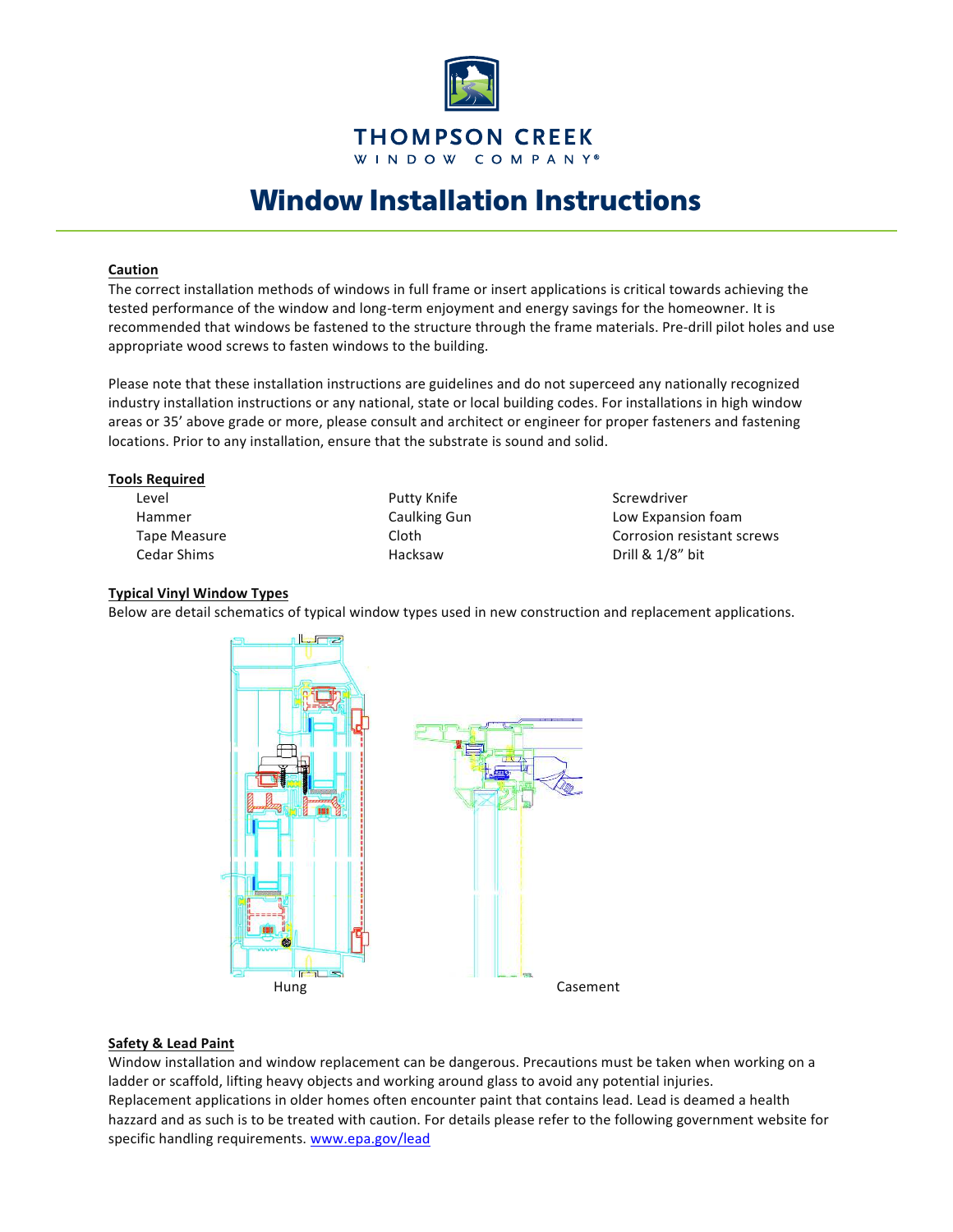

## **Disposal & Recycling**

Follow all local regulations for proper disposal of all waste including old windows. Seek out any opportunities to recycle old window components to reduce the impact on the environment.

## **Flashing**

Please reference your preferred flashing supplier's website for their specific recommended installation practices around a window. Below, basic directions are included for the use of flashing, sill pans and drip caps.

### **Measuring for New Construction & Full Frame Replacement Installations**

Measure the Rough Stud Opening (RSO) width & height in several locations. Note the smallest measurement and deduct  $1/2$ " ( $1/2$  inch or  $12.5$ mm) from each dimension to establish the overall frame dimensions. If you are using a sill pan, ensure to deduct the thickness of the pan from the RSO prior to determining the window dimensions. If the opening requires combination windows, ensure that your calculations include any additional dimensions for the mullion.



### **New Construction & Full Frame Replacement Installations**

- Ensure the openings and the backs of the window frames are free of any dirt, debris or defects.
- Fold the house wrap into the RSO and secure except at the head where it must remain loose.
- Locate and secure the sill pan if used according to the manufacturers recommendations.
- If a nailing flange is employed apply a bead of high performance caulk around the head and jambs of the flange set back 3/8" from the edge.
- Place the sill of the window onto the sill plate, press the window firmly into the caulk and loosely fasten a top corner
- Level the sill by shimming and check for plumb and squareness, shimming in the indicated locations in the diagram below as required.
- Close the sashes ensuring a uniform gap between the sash and the sill or head and at the jambs. Adjust this reveal via the shims.
- Fasten through every other hole of the nailing flange ensuring complete contact of the flange, caulk and wall.
- Drill a 1/8" hole through the balance pocket of the frame and into the structure at the indicated locations and install installation screws ensuring that the screws penetrate the building's structure by a minimum of 1 inch.
- Insulate the cavity with recommended fibreglass insulation or low expansion foam taking care to ensure the frames do not bow or distort.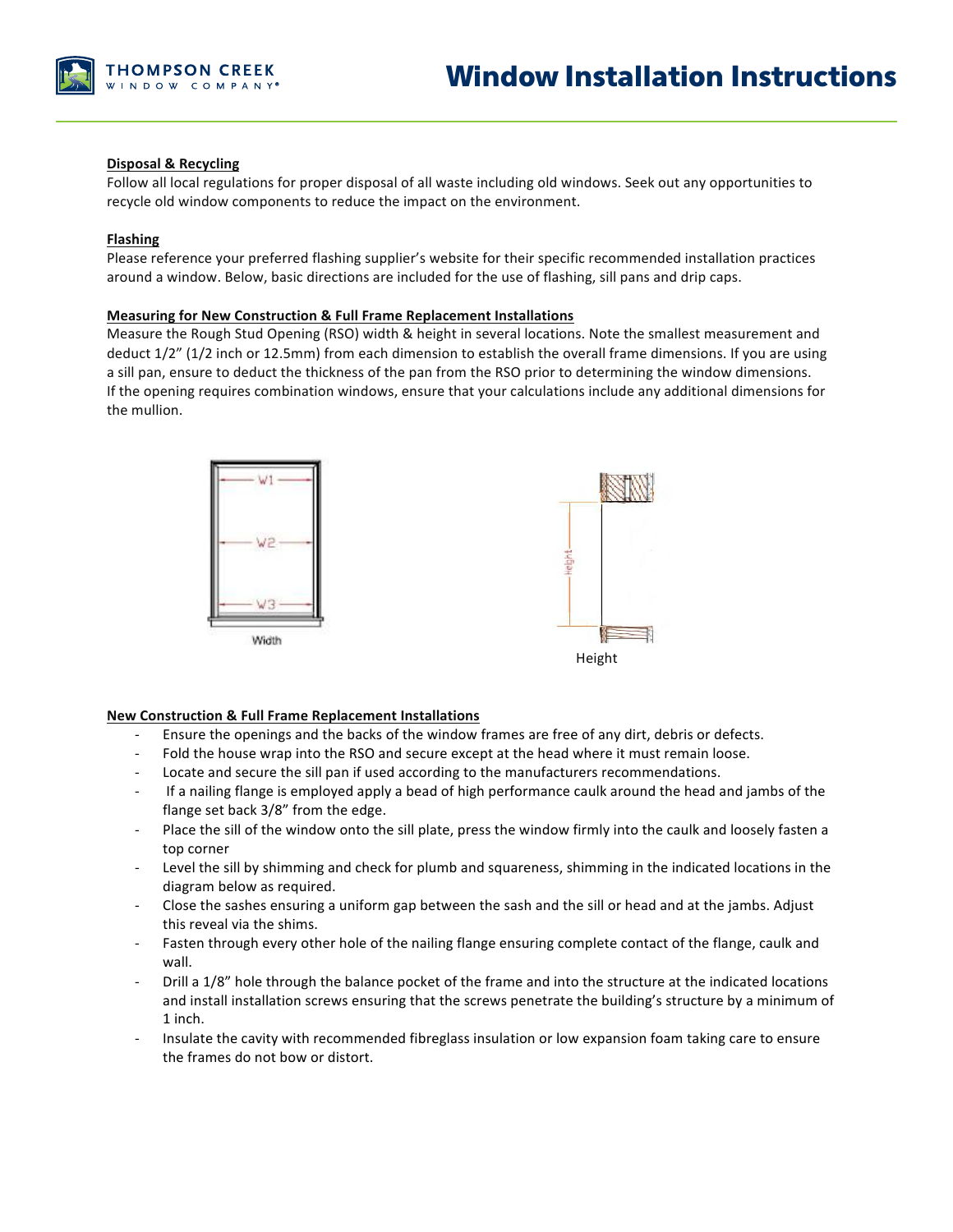# Window Installation Instructions





Fasteners must penetrate the structure a minimum of 1". When painted a dark color, add 2" to dimension A.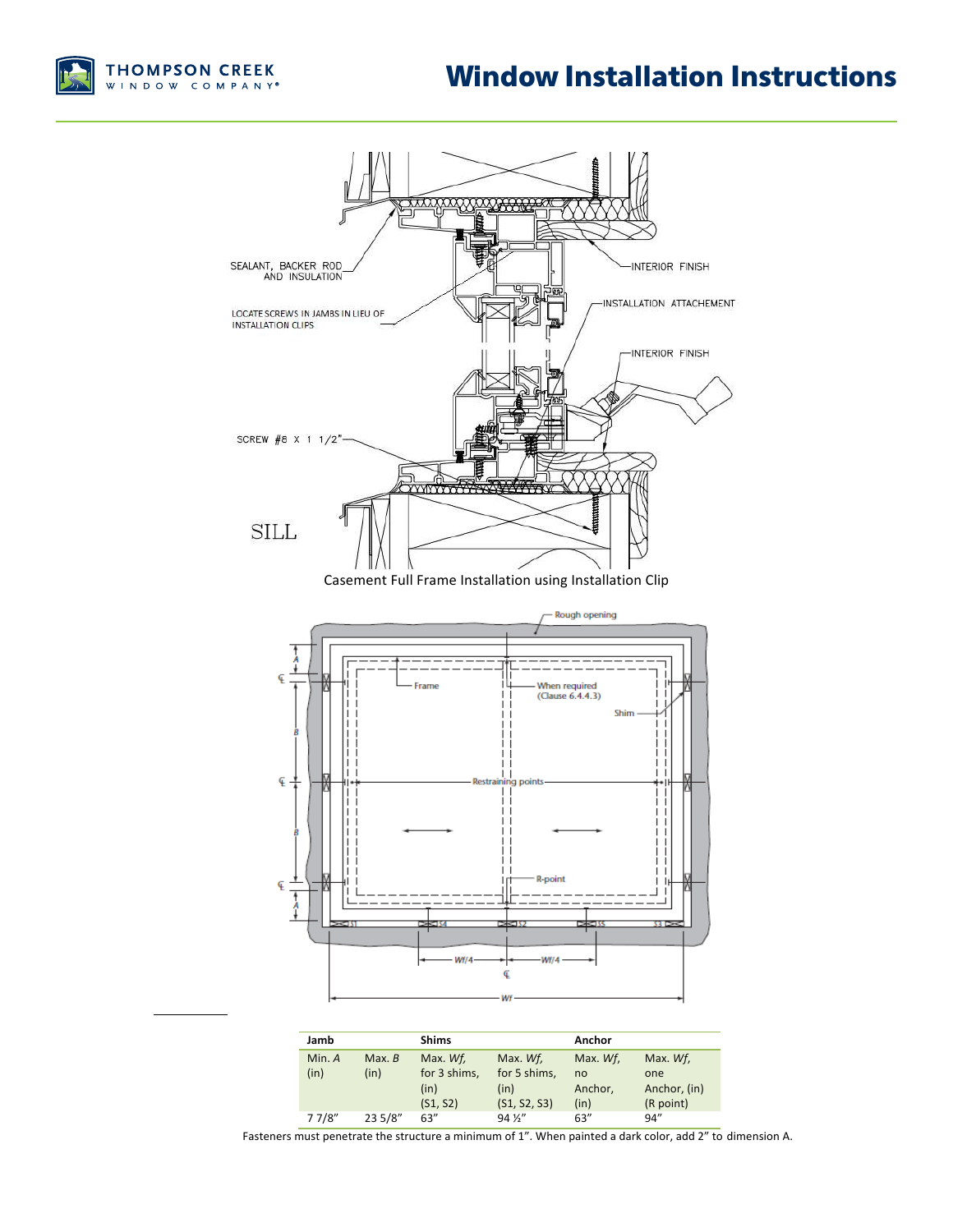

## **Flashing & Drip Caps**

- Apply self adhering flashing primer as per the manufacturers recommendations taking care to protect the window and surrounding building materials.
- Apply the self adhering flashing along either jamb side tightly to the window frame and cut 12 inches longer than the height of the window frame and with 5 inches extending above the frame at the head of the window.
- If required for the application, install a drip cap above the head of the window extending 2 inches beyond either jamb.
- Apply self adhering flashing cut 14 inches wider than the width of the window frame over the nailing flange and drip cap beginning at the head with the flashing tight to the head and extending 7 inches past each jamb.
- Apply a bead of sealant on the underside of the drip cap and along the head of the window to prevent any water or air leakage.
- Place the house wrap to the exterior side of the installation flange and drip cap and tape all joints with manufacturers approved tape.
- Apply a weather seal using a high quality caulk around the perimeter of the window following the installation of the cladding.
- Employ the use of a backer rod or bond breaker to prevent 3 sided adhesion of the sealant and to form the proper joint configuration that allows for expansion and contraction of the sealant and sufficient surface area to maintain adhesion.
- Following local building codes for the application of interior air barrier sealing at and the wall / window interface.
- Ensure that the sill water drainage path remains unblocked and operates freely.

#### **Measuring for Replacement Installations**

Measure the opening width & height in several locations between the parting beads. Note the smallest measurement and deduct  $1/2$ " ( $1/2$  inch or  $12.5$ mm) from each dimension to establish the overall frame dimensions. For applications into windows with existing sloped sill, use the smallest measurement between the head and sill to establish the height and deduct 1/2" or 12.5 mm. If you are using a sill pan, ensure to deduct the thickness of the pan from the RSO prior to determining the window dimensions.

If the opening requires combination windows, ensure that your calculations include any additional dimensions for the mullion.



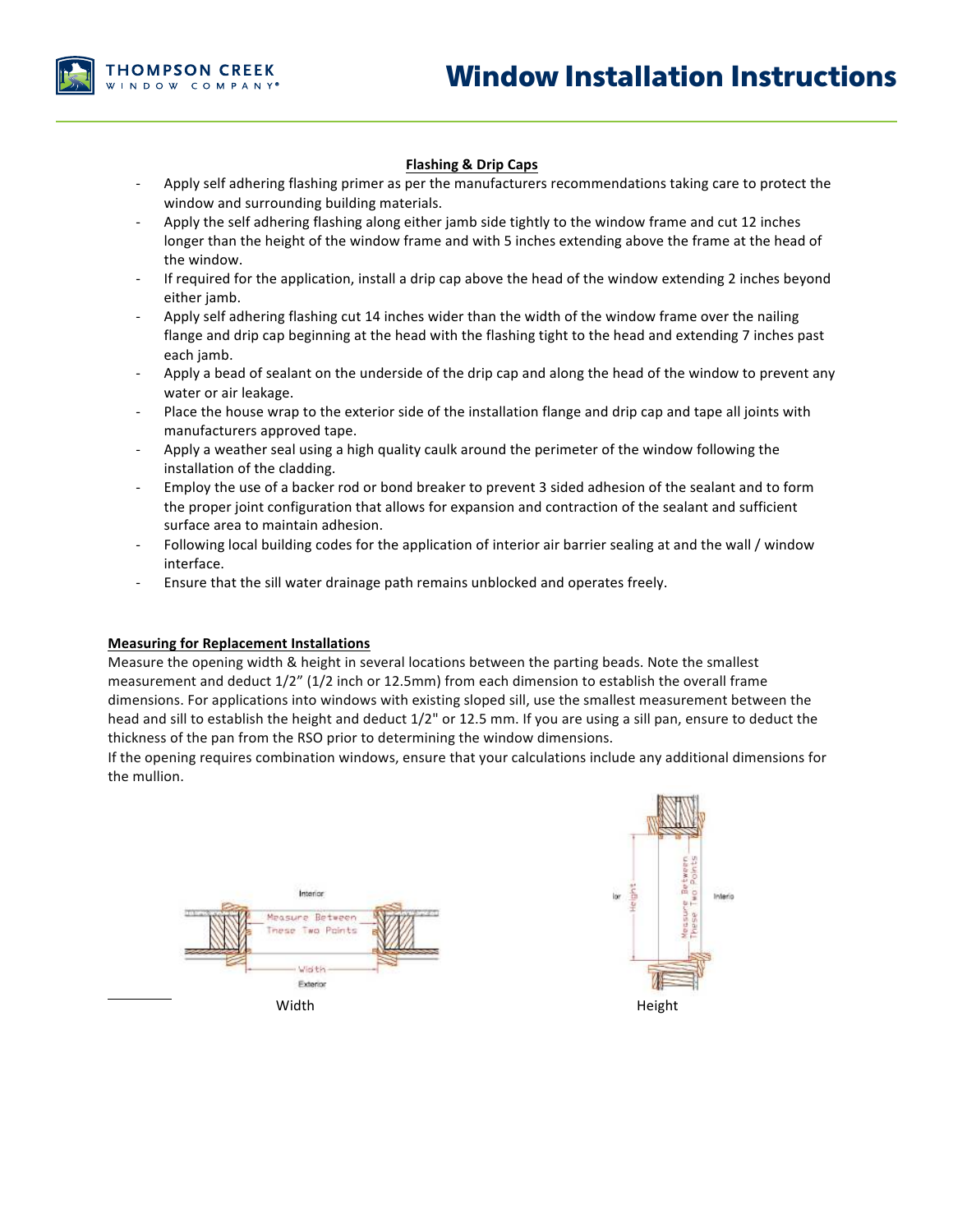

#### **Replacement Installations**

- Remove the sashes from the frame. Remove the parting bead.
- Clean opening of all dirt, debris and protruding nails and hardware. Properly clean the window frame ensuring there is no dirt or debris.
- Install blocking around the perimeter of the frame to create support for the new window.
- Install the head expander into the frame where necessary and attach the sill leg into the accessory groove by first filling the groove with a quality exterior caulk.
- Caulk the blind stops and insulate the sill.
- Carefully place the window into the opening with the sashes locked. Compress the window tightly against the caulk bead of the blind stops.
- Check for plumb, level and squareness and a uniform reveal between the frame and sashes, adjusting with shims as required.
- Install the installation screws at the recommended locations as per the above schematic ensuring that the frame remains square.
- Insulate around the perimeter with fibreglass insulation or low expansion foam.
- Check the operation of the window and finish trimming as required.
- Ensure that the sill water drainage path remains unblocked and operates freely.



#### **Additional Reference Information**

Royal Building Products references industry recognized standards and installation practices and participates in their development. Below are just a few of the documents that you can reference for additional information. Also there are numerous professional installation courses designed to improve industry knowledge surrounding window installation in new and replacement applications.

- AAMA Installation Masters
- SAWDAC F.I.T. Window Installation Course
- CSA A440.4-07 Window, Door and Skylite Installation
- AAMA 2400-10 Standard Practice for Installation of Windows and Doors with a Mounting flange in Stud Frame Construction
- AAMA 2410-13 Standard Practice for Installation of Windows and Doors with an Exterior Flush Fin over an **Existing Window Frame**